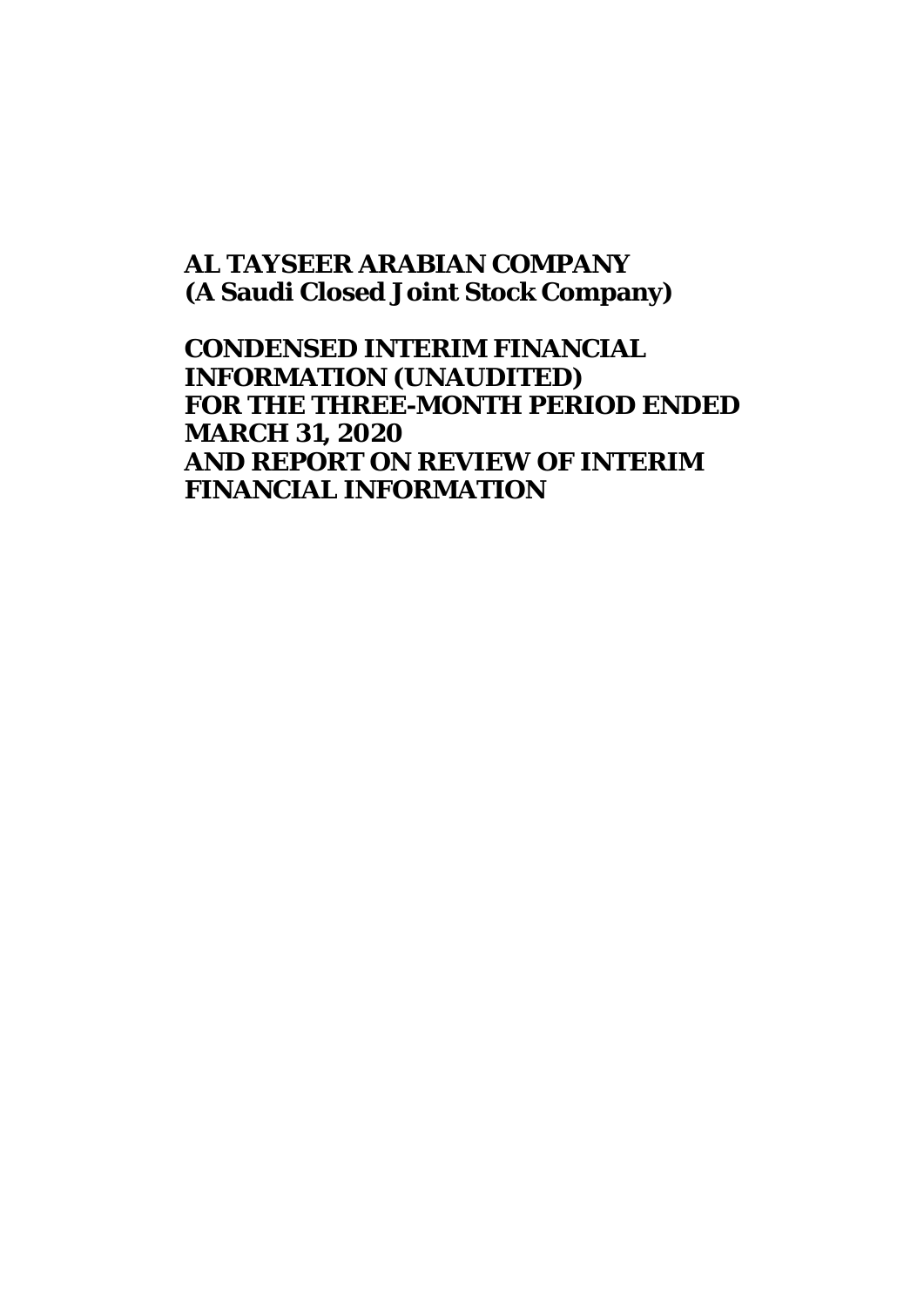## **AL TAYSEER ARABIAN COMPANY (A Saudi Closed Joint Stock Company) Condensed interim financial information (Unaudited) For the three-month period ended March 31, 2020**

| <b>Table of contents</b>                                       | Page         |
|----------------------------------------------------------------|--------------|
| Report on review of interim financial information              | $\mathbf{2}$ |
| Condensed interim statement of comprehensive income            | 3            |
| Condensed interim statement of financial position              | 4            |
| Condensed interim statement of changes in shareholders' equity | $5^{\circ}$  |
| Condensed interim statement of cash flows                      | 6            |
| Notes to the condensed interim financial information           | $7 - 17$     |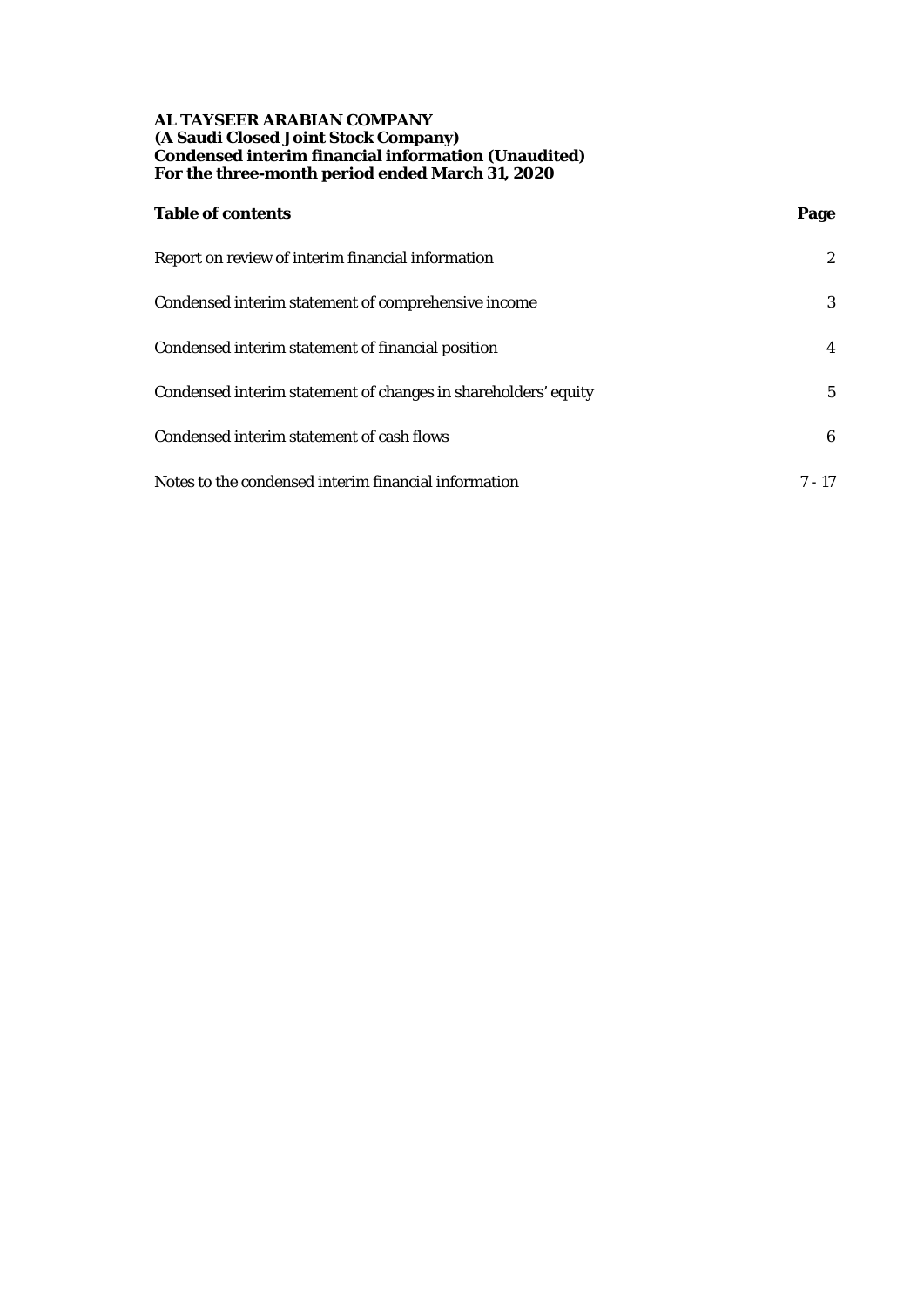

# Report on review of interim financial information

To the shareholders of Al Tayseer Arabian Company: (A Saudi Closed Joint Stock Company)

#### Introduction

We have reviewed the accompanying condensed interim statement of financial position of Al Tayseer Arabian Company as of March 31, 2020 and the related condensed statements of comprehensive income, changes in shareholders' equity and cash flows for the three-month period then ended and notes, comprising a summary of significant accounting policies and other explanatory notes. Management is responsible for the preparation and presentation of this condensed interim financial information in accordance with International Accounting Standard 34 - "Interim Financial Reporting" ("IAS 34"), as endorsed in the Kingdom of Saudi Arabia. Our responsibility is to express a conclusion on this condensed interim financial information based on our review.

#### **Scope of review**

We conducted our review in accordance with International Standard on Review Engagements 2410, "Review of interim financial information performed by the independent auditor of the entity", as endorsed in the Kingdom of Saudi Arabia. A review of interim financial information consists of making inquiries, primarily of persons responsible for financial and accounting matters, and applying analytical and other review procedures. A review is substantially less in scope than an audit conducted in accordance with International Standards on Auditing, as endorsed in the Kingdom of Saudi Arabia, and consequently does not enable us to obtain assurance that we would become aware of all significant matters that might be identified in an audit. Accordingly, we do not express an audit opinion.

## Conclusion

Based on our review, nothing has come to our attention that causes us to believe that the accompanying condensed interim financial information is not prepared, in all material respects, in accordance with IAS 34, as endorsed in the Kingdom of Saudi Arabia.

#### **PricewaterhouseCoopers**

Ali H. Al Basri License Number 409

May 20, 2020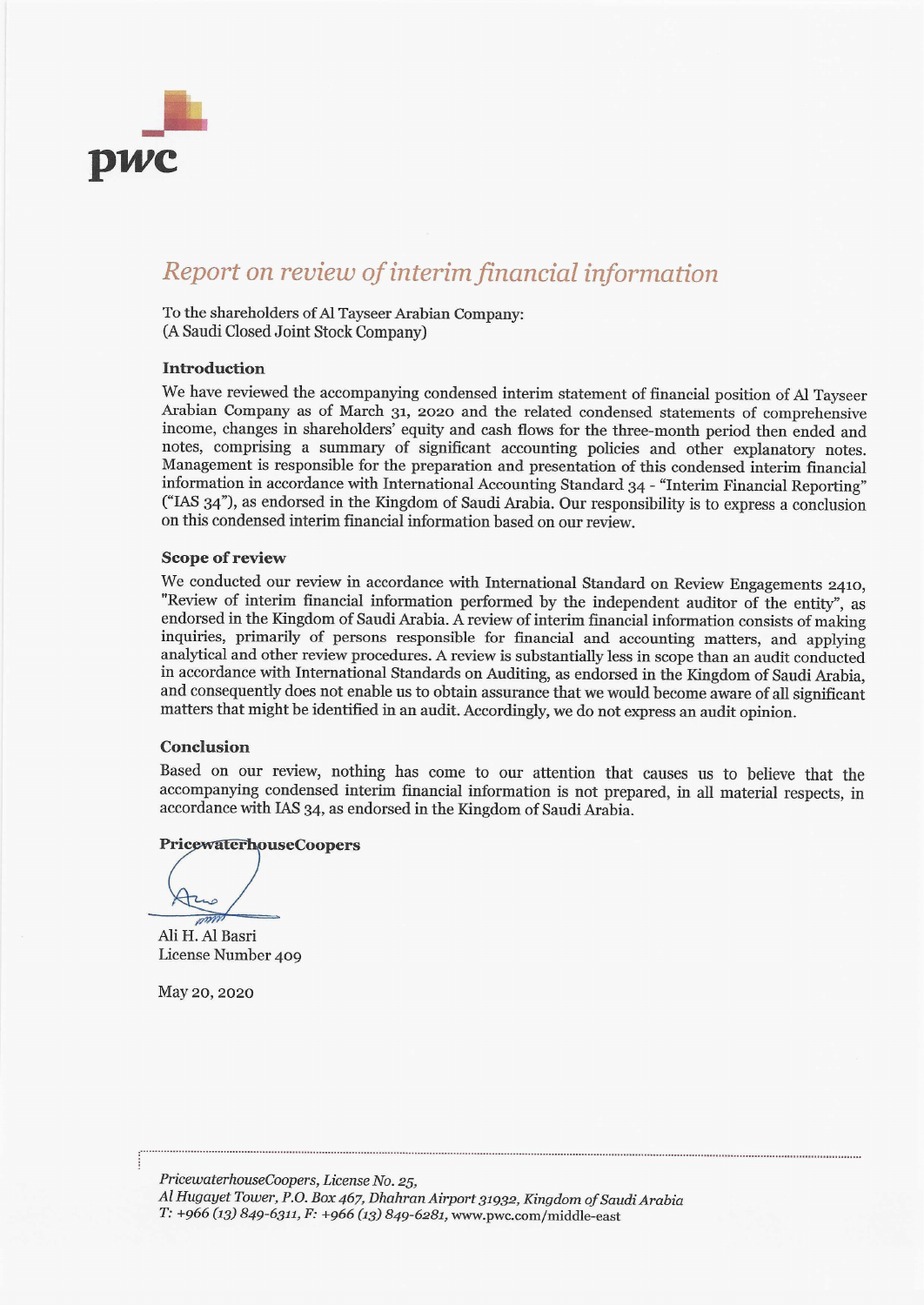## **AL TAYSEER ARABIAN COMPANY (A Saudi Closed Joint Stock Company)**

**Condensed interim statement of comprehensive income**

(All amounts in Saudi Riyals unless otherwise stated)

|                                                    |                  | For the three-month period<br>ended March 31, |              |  |
|----------------------------------------------------|------------------|-----------------------------------------------|--------------|--|
|                                                    | <b>Note</b>      | 2020                                          | 2019         |  |
|                                                    |                  | (Unaudited)                                   | (Unaudited)  |  |
| Income from financing activities                   | 10               | 22,244,478                                    | 18,608,531   |  |
| <b>Expenses</b>                                    |                  |                                               |              |  |
| Insurance and other initial direct costs           |                  | (6, 135, 059)                                 | (7,349,233)  |  |
| Loss on modification of finance lease and murabaha |                  |                                               |              |  |
| finance receivables                                | 10               | (5,962,867)                                   |              |  |
| Salaries and other benefits                        |                  | (5,859,070)                                   | (4,602,137)  |  |
| <b>Impairment of financial assets</b>              | 4.2, 5.2         | (3,009,377)                                   | (1,975,000)  |  |
| <b>Finance costs</b>                               |                  | (2,908,398)                                   | (3,390,674)  |  |
| Depreciation and amortization                      |                  | (834, 723)                                    | (577, 185)   |  |
| <b>Commissions and sales promotion</b>             |                  | (617, 919)                                    | (266, 082)   |  |
| Other expenses                                     |                  | (1,787,066)                                   | (1,639,583)  |  |
| <b>Total expenses</b>                              |                  | (27, 114, 479)                                | (19,799,894) |  |
| Other income                                       | 10               | 3,210,404                                     | 571,146      |  |
| <b>Finance income</b>                              |                  | 17,337                                        |              |  |
| <b>Loss before zakat</b>                           |                  | (1,642,260)                                   | (620, 217)   |  |
| Zakat expense, as restated                         | $\boldsymbol{9}$ | (998, 403)                                    | (8,895)      |  |
| Loss for the period                                |                  | (2,640,663)                                   | (629, 112)   |  |
| Other comprehensive income                         |                  |                                               |              |  |
| <b>Total comprehensive loss for the period</b>     |                  | (2,640,663)                                   | (629, 112)   |  |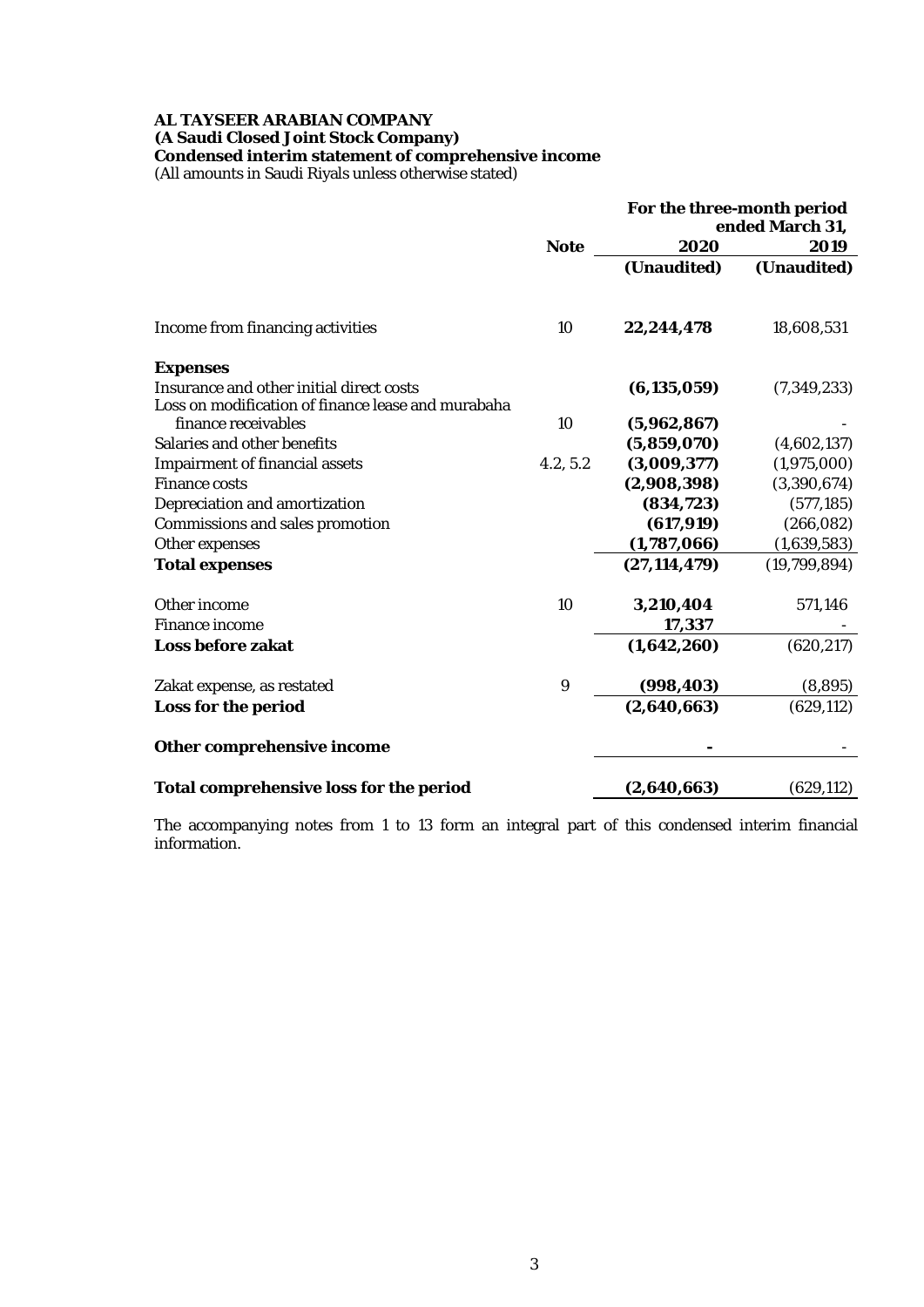## **AL TAYSEER ARABIAN COMPANY (A Saudi Closed Joint Stock Company) Condensed interim statement of financial position**

(All amounts in Saudi Riyals unless otherwise stated)

|                                                                                                            | <b>Note</b>      | As at<br>March 31,<br>2020 | As at<br>December 31,<br>2019 |
|------------------------------------------------------------------------------------------------------------|------------------|----------------------------|-------------------------------|
|                                                                                                            |                  | (Unaudited)                | (Audited)                     |
| <b>Assets</b>                                                                                              |                  |                            |                               |
| <b>Non-current assets</b>                                                                                  |                  |                            |                               |
| <b>Property and equipment</b>                                                                              |                  | 6,290,752                  | 6,597,237                     |
| Right-of-use assets                                                                                        |                  | 6,568,950<br>5,239,230     | 6,816,575                     |
| <b>Intangible assets</b>                                                                                   | 8                | 18,750,449                 | 5,420,465                     |
| Long-term deposit                                                                                          | 4                |                            | 18,750,449                    |
| Net investment in finance leases - non-current portion<br>Net investment in murabaha finance - non-current |                  | 308,388,114                | 291,614,860                   |
| portion                                                                                                    | 5                | 33,235,475                 | 22,836,643                    |
| Financial asset at fair value through other                                                                |                  |                            |                               |
| comprehensive income                                                                                       |                  | 892,850                    | 892,850                       |
|                                                                                                            |                  | 379,365,820                | 352,929,079                   |
| <b>Current assets</b>                                                                                      |                  |                            |                               |
| Prepayments and other receivables                                                                          | 7                | 23,557,856                 | 19,629,545                    |
| Net investment in finance leases - current portion                                                         | $\boldsymbol{4}$ | 267,851,940                | 275,290,825                   |
| Net investment in murabaha finance - current portion                                                       | $\mathbf 5$      | 18,064,270                 | 20,313,219                    |
| Cash and cash equivalents                                                                                  | $\boldsymbol{3}$ | 12,366,201                 | 20,848,138                    |
|                                                                                                            | 1                | 321,840,267                | 336,081,727                   |
|                                                                                                            |                  |                            |                               |
| <b>Total assets</b>                                                                                        |                  | 701,206,087                | 689,010,806                   |
| <b>Shareholders' equity and liabilities</b><br><b>Shareholders' equity</b>                                 |                  |                            |                               |
| Share capital                                                                                              |                  | 400,000,000                | 400,000,000                   |
| <b>Statutory reserve</b>                                                                                   |                  | 6,293,980                  | 6,293,980                     |
| <b>Accumulated deficit</b>                                                                                 |                  | (105, 903, 990)            | (103, 263, 327)               |
| <b>Total shareholders' equity</b>                                                                          |                  | 300,389,990                | 303,030,653                   |
| <b>Liabilities</b>                                                                                         |                  |                            |                               |
| <b>Non-current liabilities</b>                                                                             |                  |                            |                               |
| Long-term borrowings                                                                                       | 8                | 17,039,949                 | 21,406,781                    |
| Lease liabilities                                                                                          |                  | 5,176,839                  | 5,453,110                     |
| <b>Employee termination benefits</b>                                                                       |                  | 5,835,781                  | 6,050,563                     |
|                                                                                                            |                  | 28,052,569                 | 32,910,454                    |
| <b>Current liabilities</b>                                                                                 |                  |                            |                               |
| <b>Current maturity of long-term borrowings</b>                                                            | 8                | 44,787,193                 | 53,466,635                    |
| Due to related parties                                                                                     | $\boldsymbol{6}$ | 242,557,723                | 222,986,964                   |
| <b>Accounts payable</b>                                                                                    |                  | 42,407,314                 | 34,668,359                    |
| <b>Accrued and other liabilities</b>                                                                       |                  | 16,321,223                 | 16,232,485                    |
| <b>Lease liabilities</b>                                                                                   |                  | 995,727                    | 1,019,311                     |
| Zakat payable                                                                                              | $\boldsymbol{9}$ | 25,694,348                 | 24,695,945                    |
|                                                                                                            | $\mathbf{1}$     | 372,763,528                | 353,069,699                   |
| <b>Total liabilities</b>                                                                                   |                  | 400,816,097                | 385,980,153                   |
| Total shareholders' equity and liabilities                                                                 |                  | 701,206,087                | 689,010,806                   |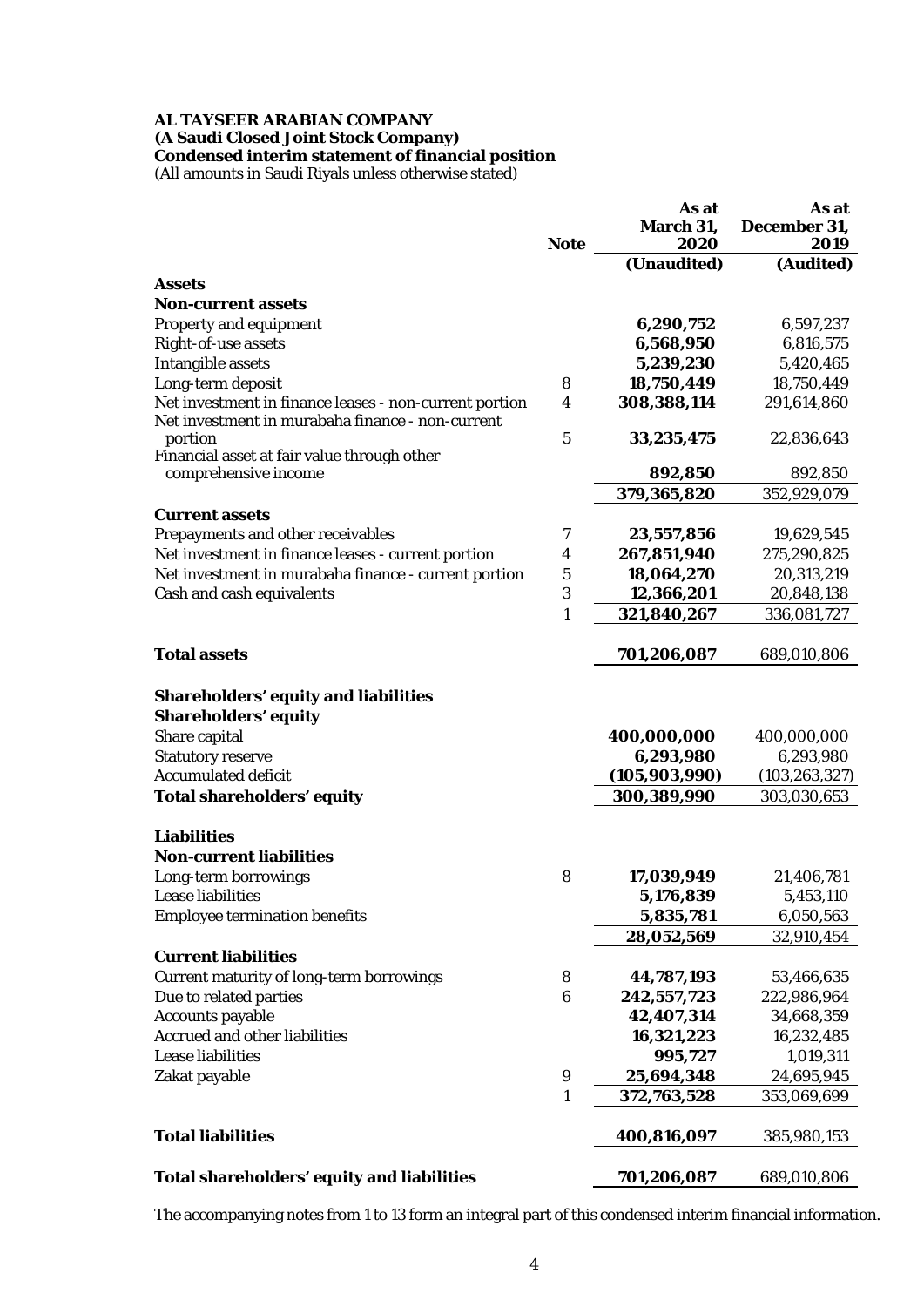# **AL TAYSEER ARABIAN COMPANY (A Saudi Closed Joint Stock Company) Condensed interim statement of changes in shareholders' equity**

(All amounts in Saudi Riyals unless otherwise stated)

|                                                         | <b>Note</b> | <b>Share</b><br>capital | <b>Statutory</b><br>reserve | <b>Accumulated</b><br>deficit   | <b>Total</b> |
|---------------------------------------------------------|-------------|-------------------------|-----------------------------|---------------------------------|--------------|
| <b>December 31, 2018 -</b><br>audited                   |             | 400,000,000             | 6,293,980                   | (126, 519, 471)                 | 279,774,509  |
| Loss for the period, as<br>restated                     |             |                         |                             | (629, 112)                      | (629, 112)   |
| Other comprehensive income                              |             |                         |                             |                                 |              |
| Total comprehensive loss for<br>the period, as restated |             |                         |                             | (629, 112)                      | (629, 112)   |
| March 31, 2019 -<br>unaudited, as restated              |             | 400,000,000             | 6,293,980                   | (127, 148, 583)                 | 279,145,397  |
| <b>December 31, 2019 -</b><br>audited                   |             | 400,000,000             | 6,293,980                   | (103, 263, 327)                 | 303,030,653  |
| Loss for the period                                     |             |                         |                             | (2,640,663)                     | (2,640,663)  |
| Other comprehensive income                              |             |                         |                             |                                 |              |
| Total comprehensive loss for<br>the period              |             |                         |                             | (2,640,663)                     | (2,640,663)  |
| <b>March 31, 2020 -</b><br>unaudited                    |             | 400,000,000             | 6,293,980                   | $(105, 903, 990)$ 300, 389, 990 |              |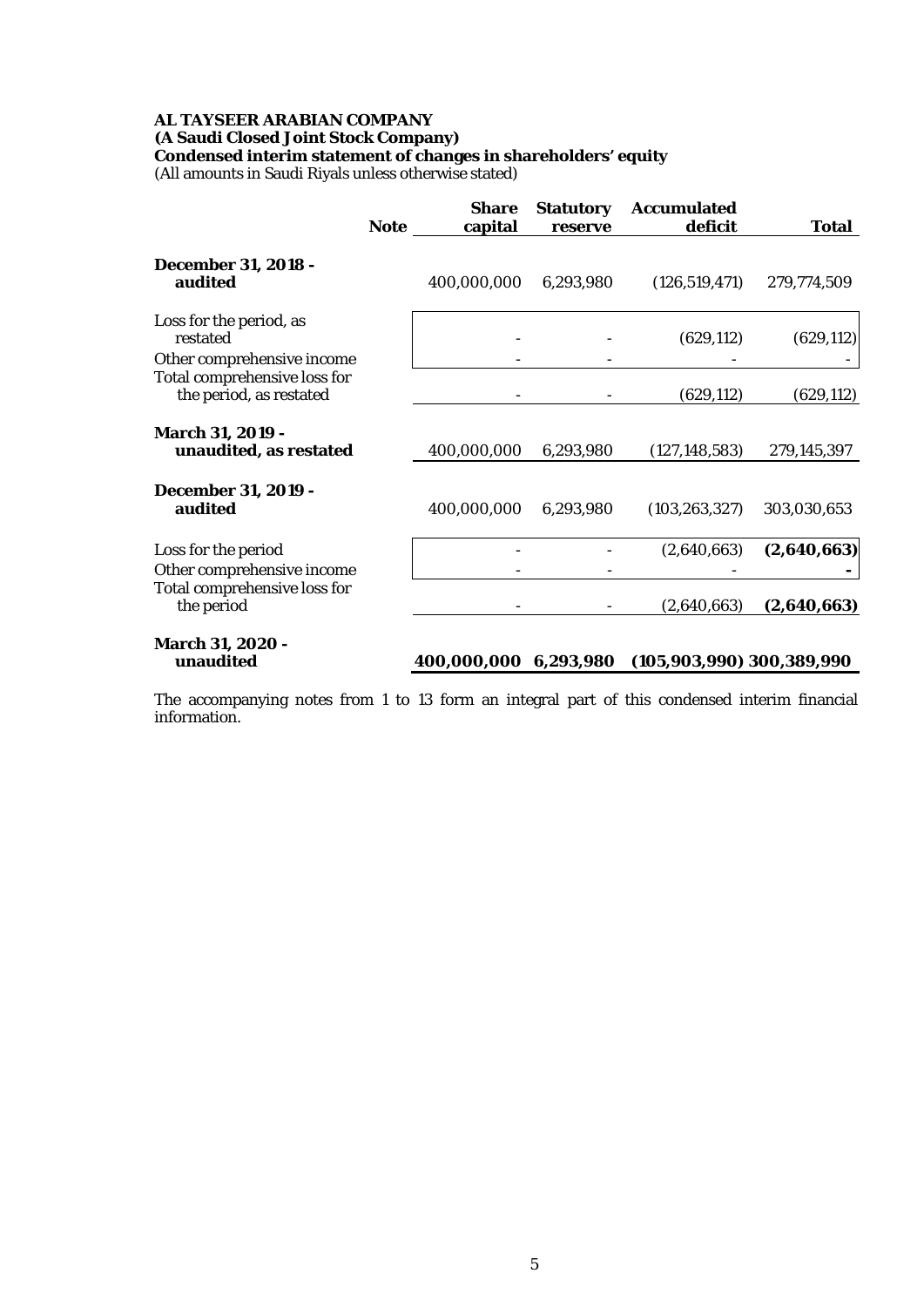# **AL TAYSEER ARABIAN COMPANY (A Saudi Closed Joint Stock Company) Condensed interim statement of cash flows**

(All amounts in Saudi Riyals unless otherwise stated)

|                                                                           |             | For the three-month period | ended<br>March 31,       |
|---------------------------------------------------------------------------|-------------|----------------------------|--------------------------|
|                                                                           | <b>Note</b> | 2020                       | 2019                     |
|                                                                           |             | (Unaudited)                | (Unaudited)              |
| <b>Cash flows from operating activities</b>                               |             |                            |                          |
| Loss before zakat                                                         |             | (1,642,260)                | (620, 217)               |
| <b>Adjustments for:</b>                                                   |             |                            |                          |
| Allowance for expected credit losses ("ECL") on net                       |             |                            |                          |
| investment in finance leases and murabaha finance                         | 4.2,        |                            |                          |
| receivables                                                               | 5.2         | 3,009,377                  | 1,975,000                |
| Loss on modification of finance lease and murabaha<br>finance receivables | 10          | 5,962,867                  |                          |
| <b>Government grant from SAMA</b>                                         | 10          | 2,354,445                  |                          |
| Gain on modification of long-term borrowings                              | 8,10        | (235,769)                  |                          |
| Depreciation and amortization                                             |             | 834,723                    | 577,185                  |
| Finance costs - net                                                       |             | 2,891,061                  | 3,390,674                |
| Provision for employee termination benefits                               |             | 306,550                    | 235,837                  |
| <b>Changes in working capital</b>                                         |             |                            |                          |
| Increase in net investment in finance leases and                          |             |                            |                          |
| murabaha finance                                                          |             | (26, 456, 496)             | (15, 244, 716)           |
| Increase in prepayments and other receivables                             |             | (6, 282, 756)              | (87, 179)                |
| Increase in accounts payable                                              |             | 7,738,955                  | 2,536,090                |
| Increase in accrued and other liabilities                                 |             | 88,738                     | 5,563,235                |
| Increase in due to related parties                                        |             | 19,570,759                 | 25,981,394               |
| Cash generated from operations                                            |             | 8,140,194                  | 24,307,303               |
| Finance costs paid                                                        |             | (2,908,398)                | (3,390,674)              |
| Finance income received on short-term murabaha                            |             |                            |                          |
| deposits                                                                  |             | 17,337                     |                          |
| Employee termination benefits paid                                        |             | (521, 332)                 | (104, 098)               |
| Net cash inflow from operating activities                                 |             | 4,727,801                  | 20,812,531               |
| <b>Cash flows from investing activity</b>                                 |             |                            |                          |
| Payments for purchase of property and equipment                           |             | (99, 378)                  | (388, 747)               |
|                                                                           |             |                            |                          |
| <b>Cash flows from financing activities</b>                               |             |                            |                          |
| Due to a related party                                                    |             |                            | (10,000,000)             |
| <b>Repayment of long-term borrowings</b>                                  |             | (12, 810, 505)             | (11, 718, 750)           |
| Lease liabilities repaid                                                  |             | (299, 855)                 | (514, 712)               |
| <b>Cash outflow from financing activities</b>                             |             | (13, 110, 360)             | (22, 233, 462)           |
| Net decrease in cash and cash equivalents                                 |             | (8, 481, 937)              |                          |
| Cash and cash equivalents at beginning of the period                      | 3           | 20,848,138                 | (1,809,678)<br>7,001,527 |
|                                                                           |             |                            |                          |
| Cash and cash equivalents at end of the period                            |             | 12,366,201                 | 5,191,849                |
| Non-cash operating, investing and financing                               |             |                            |                          |
| activities:                                                               |             |                            |                          |
| Right-of-use assets recorded against lease liabilities                    |             |                            | 6,694,794                |
| Prepaid lease rentals adjusted against lease liabilities                  |             |                            | 357,500                  |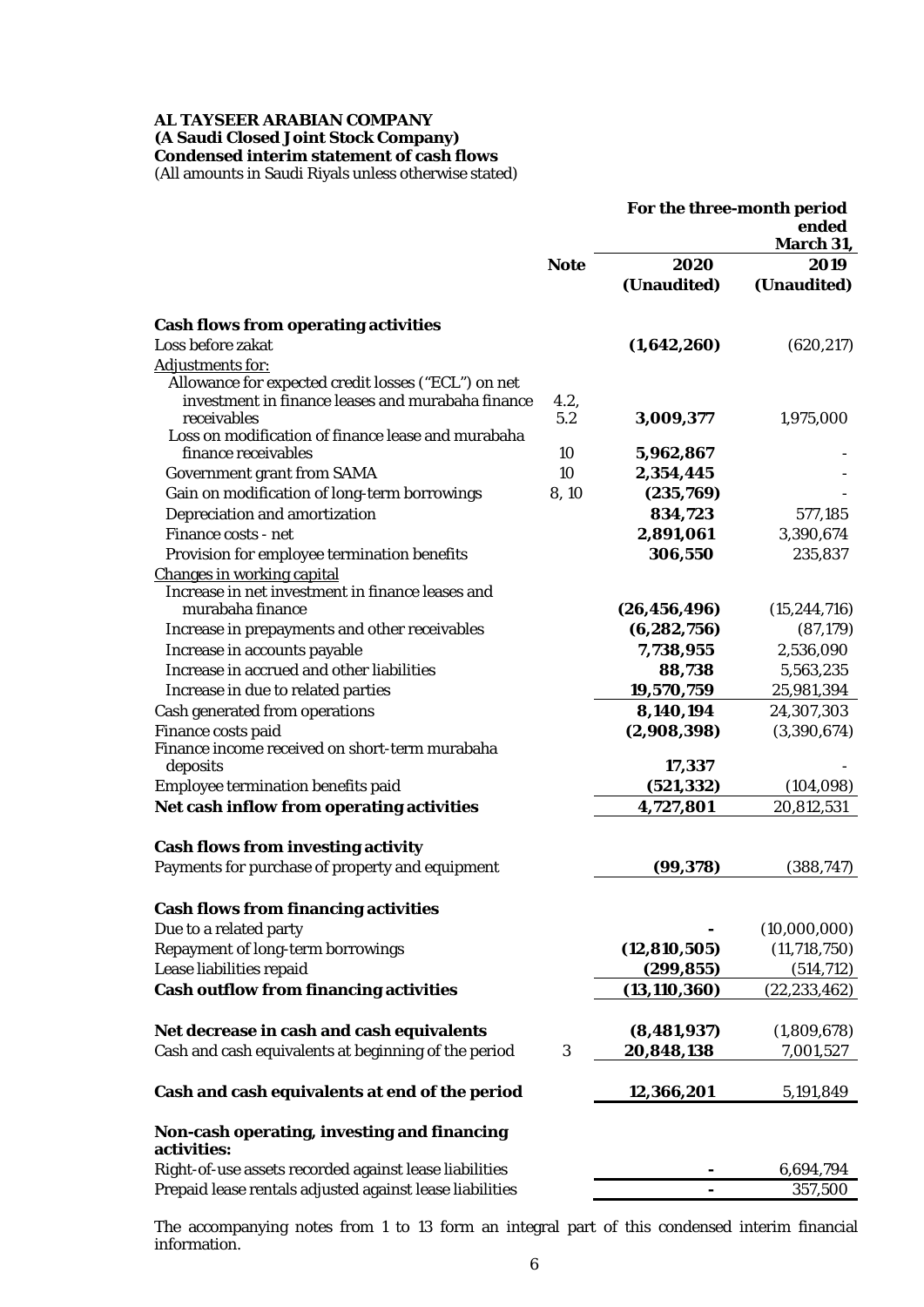## **1. General information**

Al Tayseer Arabian Company (the "Company") is principally engaged in providing various types of automotive finance services to the retail and corporate sector in Saudi Arabia. The Company is part of Al Jomaih Group (the "Group") and effectively 100% owned by Al Jomaih Automotive Company ("AAC") which is ultimately owned and controlled by Al Jomaih Holding Company ("AJHC", the "Holding Company" or the "Group").

The Company is a Saudi closed joint stock company operating under Commercial Registration ("CR") number 2051060381 issued in Riyadh on Jumad ul Thani 11, 1436 H (March 31, 2015). The accompanying condensed interim financial information include the accounts of the Company and its branch registered in Khobar under CR number 2051055139 dated Muharram 21, 1435 H (November 25, 2013). The registered address of the Company is P.O. Box 224, King Abdullah Street, Khobar 31411, Kingdom of Saudi Arabia.

At March 31, 2020, the Company's current liabilities exceeded its current assets by Saudi Riyals 50.9 million which is primarily due to amounts payable to AAC, a shareholder of the Company. AAC has confirmed to the Company that repayment of such balance will be required after considering the liquidity position of the Company.

This condensed interim financial information has been reviewed, not audited.

## **2. Basis of preparation**

**2.1** The condensed interim financial information of the Company as at and for the three-month period ended March 31, 2020 has been prepared in accordance with International Accounting Standard 34 - Interim Financial Reporting ("IAS 34") as endorsed in the Kingdom of Saudi Arabia ("KSA"), and other standards and pronouncements issued by the Saudi Organisation for Certified Public Accountants ("SOCPA").

The condensed interim financial information of the Company as at and for the three-month period March 31, 2019, was prepared in compliance with IAS  $3\overline{4}$  as modified by the Saudi Arabian Monetary Authority ("SAMA") for the accounting of zakat and income tax (relating to the application of IAS  $12 -$  "Income Taxes" and IFRIC  $21 -$  "Levies" so far as these relate to zakat and income tax). As per the SAMA circular number 381000074519 dated April 11, 2017 and subsequent amendments through certain clarifications relating to the accounting for zakat and income tax ("SAMA Circular"), the zakat and income tax were to be accrued through shareholders' equity under retained earnings.

On July 18, 2019, SAMA instructed the financing entities in KSA to account for the zakat and income taxes in the condensed interim statement of comprehensive income. This aligns with the International Financial Reporting Standards ("IFRS") and its interpretations as issued by the International Accounting Standards Board ("IASB") and as endorsed in KSA and with the other standards and pronouncements that are issued by SOCPA (collectively referred to as "IFRS as endorsed in KSA").

Accordingly, the Company changed its accounting treatment for zakat by retrospectively adjusting the impact in line with International Accounting Standard 8 'Accounting Policies, Changes in Accounting Estimates and Errors' ("IAS 8") in the annual financial statements for the year ended December 31, 2019. The Company has also changed the presentation of the comparative condensed interim financial information for the three-month period ended March 31, 2019, in the accompanying condensed interim financial information, to reflect such change. The effects of this change in accounting policy on the condensed interim statements of comprehensive income and changes in shareholders' equity for the three-month period ended March 31, 2019 are disclosed in Note 11 to this condensed interim financial information.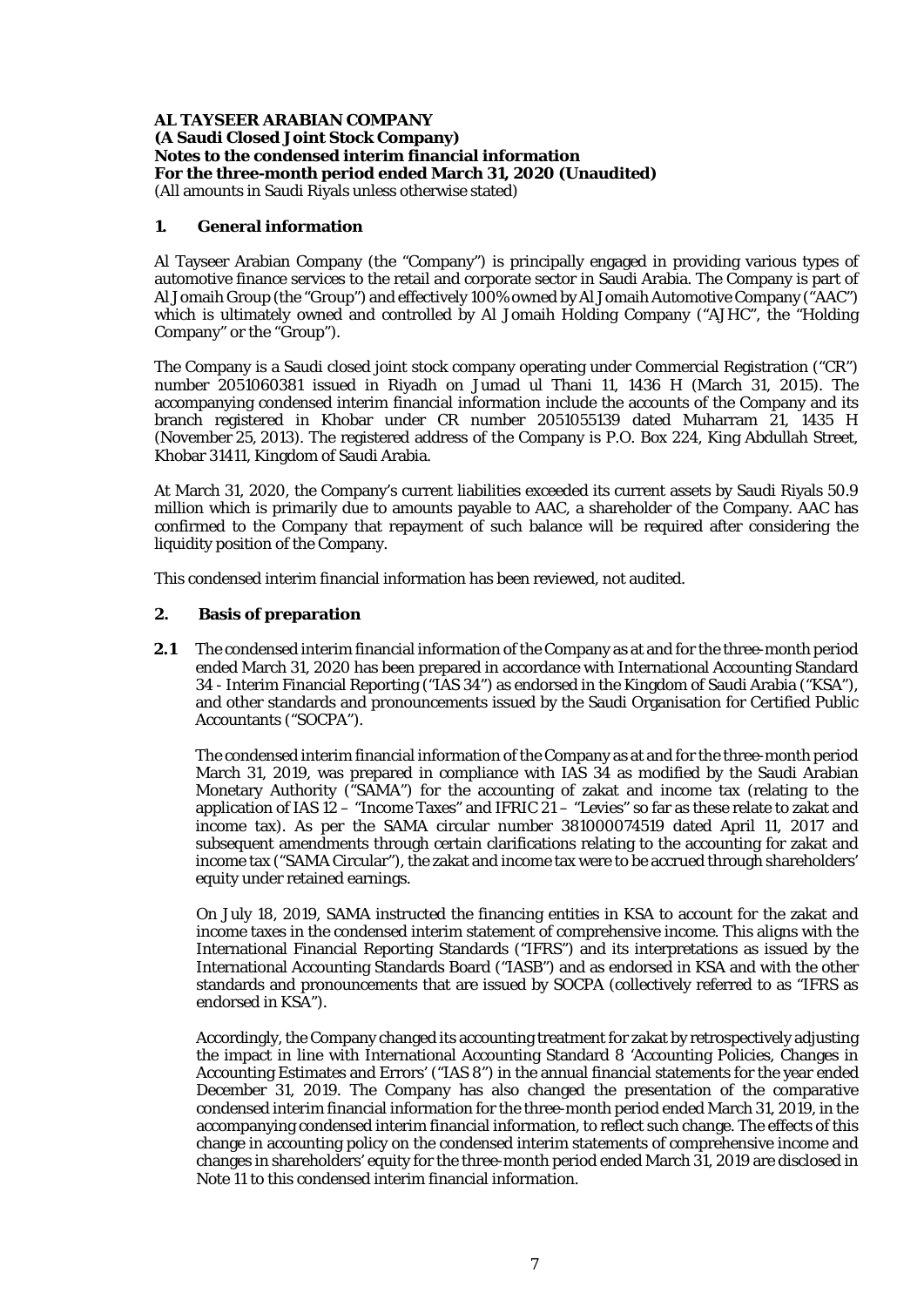#### **2. Basis of preparation** (continued)

- **2.2** The condensed interim financial information does not include all information and disclosures required in the annual financial statements and should be read in conjunction with the annual financial statements for the year ended December 31, 2019.
- **2.3** The principal accounting policies applied in the preparation of this condensed interim financial information of the Company are consistent with those of the previous financial year. Also see Note 2.1 above.

Accounting policies' excerpts, in addition to those disclosed in the annual audited financial statements for the year ended December 31, 2019, in respect of certain transactions and events which have impacted the condensed interim financial information for the three-month period ended March 31, 2020 have been presented below. Also see Note 10.

## **2.3.1 Modifications of financial assets and financial liabilities**

## **2.3.1.1 Financial assets**

If the terms of a financial asset are modified, the Company evaluates whether the cash flows of the modified asset are substantially different. If the cash flows are substantially different, then the contractual rights to cash flows from the original financial asset are deemed to have expired. In this case, the original financial asset is derecognized and a new financial asset is recognized at fair value. If the cash flows of the modified asset carried at amortized cost are not substantially different, then the modification does not result in derecognition of the financial asset. In this case, the Company recalculates the gross carrying amount of the financial asset and recognizes the amount arising from adjusting the gross carrying amount as a modification gain or loss in the profit or loss. If such a modification is carried out because of financial difficulties of the borrower, then the gain or loss is presented together with impairment losses.

# **2.3.1.1 Financial liabilities**

The Company derecognizes a financial liability when its terms are modified and the cash flows of the modified liability are substantially different. In this case, a new financial liability based on the modified terms is recognized at fair value. The difference between the carrying amount of the financial liability extinguished and the new financial liability with modified terms is recognized in profit or loss. When cash flows of the modified liability are not substantially different, the difference between the modified contractual cashflows discounted using the original effective interest rate and, the carrying of such liability is recognized as a modification gain or loss in profit or loss.

#### **2.3.2 Government grant**

The Company recognizes a government grant related to income, if there is a reasonable assurance that it will be received, and the Company will comply with the conditions associated with the grant. The benefit of a government deposit at a below-market rate of profit is treated as a government grant related to income. The below-market rate deposit is recognised and measured in accordance with International Financial Reporting Standard 9 'Financial Instruments' ("IFRS 9"). The benefit of the below-market rate of interest is measured as the difference between the initial fair value of the deposit determined in accordance with IFRS 9 and the proceeds received. The benefit is accounted for in accordance with International Accounting Standard 20 'Accounting for Government Grants and Disclosure of Government Assistance' ("IAS 20"). The government grant is recognised in the condensed interim statement of comprehensive income on a systematic basis over the period in which the Company recognises as expenses the related costs for which the grant is intended to compensate.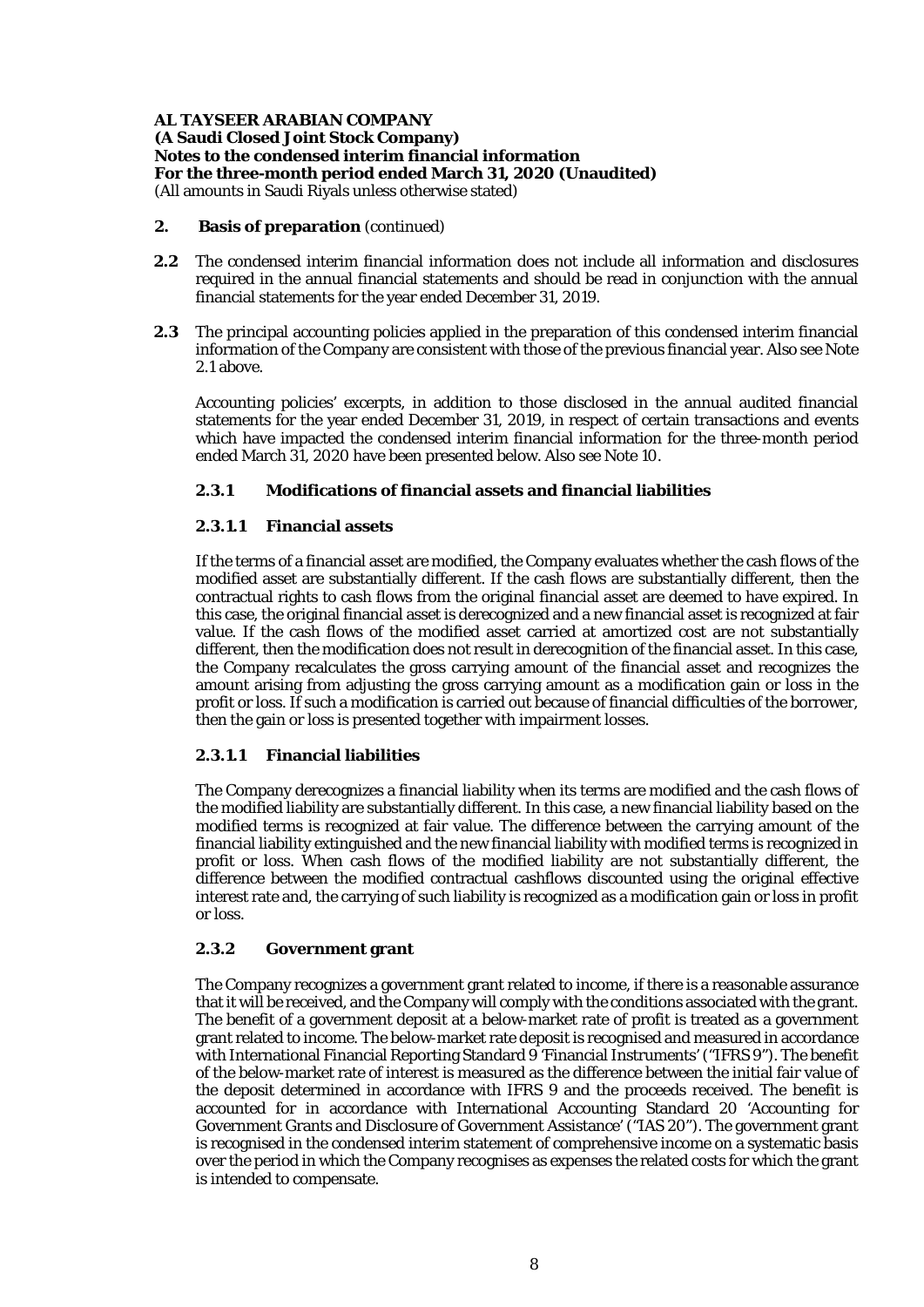## **2. Basis of preparation (continued)**

## **2.4 New and amended standards**

A number of new or amended standards became applicable for the current reporting period. The Company did not have to change its accounting policies or make retrospective adjustments as a result of adopting these standards. The interim results may not represent a proper indication of the annual results of operations.

Certain new accounting standards and interpretations have been published that are not mandatory for March 31, 2020 reporting periods and have not been early adopted by the Company. These standards are not expected to have a material impact on the Company in the current or future reporting periods and on foreseeable future transactions.

## **2.5 Critical accounting estimates and judgements**

The preparation of condensed interim financial information requires management to make judgments, estimates and assumptions that affect the application of accounting policies and the reported amounts of assets, liabilities, income and expenses. Actual results may differ from these estimates. In preparing these condensed interim financial information, the significant judgments made by management in applying the accounting policies and the key sources of estimation uncertainty were the same as those that applied to the annual audited financial statements as at and for the year ended December 31, 2019 except for 'Allowance for ECL' and 'Government grant' which have been discussed under Note 10.

## **3. Cash and cash equivalents**

|               | <b>March 31,</b><br>2020 | December 31,<br>2019 |
|---------------|--------------------------|----------------------|
|               | (Unaudited)              | (Audited)            |
| Cash at banks | 12,124,438               | 13,376,368           |
| Cash in hand  | 241,763                  | 271,770              |
| Term deposits |                          | 7,200,000            |
|               | 12,366,201               | 20,848,138           |

Term deposits as at December 31, 2019 were murabaha deposits placed with a commercial bank, with a maturity period of three months or less from date of placement and yielded financial income at 1.50% per annum. These deposits have matured in January 2020.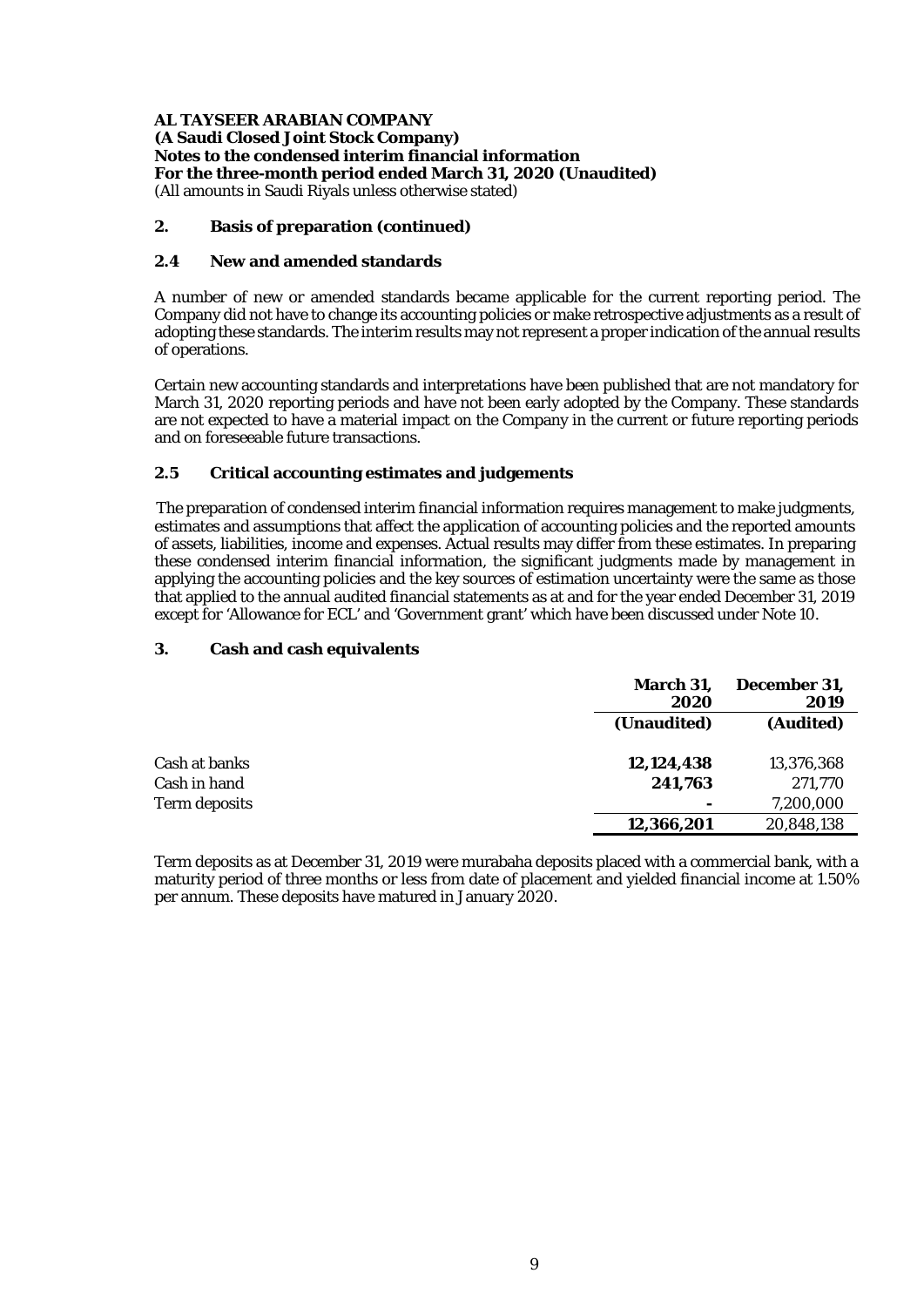#### **4. Net investment in finance leases**

# **4.1 Reconciliation between gross and net investment in finance leases is as follows:**

|                                                    |             | March 31,<br>2020 | December 31,<br>2019 |
|----------------------------------------------------|-------------|-------------------|----------------------|
|                                                    | <b>Note</b> | (Unaudited)       | (Audited)            |
| Gross investment in finance leases                 |             | 896,662,177       | 879.350.624          |
| Unearned finance income                            |             | (181, 141, 467)   | (180, 348, 418)      |
| Present value of minimum lease payments receivable |             | 715,520,710       | 699,002,206          |
| <b>Modification loss</b>                           | 10          | (4, 545, 715)     |                      |
| Allowance for ECL                                  |             | (134, 734, 941)   | (132,096,521)        |
| Net investment in finance leases                   |             | 576,240,054       | 566,905,685          |
| Investment in finance leases - non-current portion |             | (308,388,114)     | (291, 614, 860)      |
| Investment in finance leases - current portion     |             | 267,851,940       | 275,290,825          |

**4.2** The movement in allowance for ECL on lease receivables is as follows:

|                        | <b>For the three-</b><br>month period<br>ended<br><b>March 31,</b><br>2020 | For the year<br>ended<br>December 31,<br>2019 |
|------------------------|----------------------------------------------------------------------------|-----------------------------------------------|
|                        | (Unaudited)                                                                | (Audited)                                     |
| <b>Opening balance</b> | 132,096,521                                                                | 126,941,967                                   |
| <b>Additions</b>       | 2,638,420                                                                  | 5,154,554                                     |
| <b>Closing balance</b> | 134,734,941                                                                | 132,096,521                                   |

# **5. Net investment in murabaha finance**

## **5.1 Reconciliation between gross and net investment in murabaha finance is as follows:**

|                                                                                        | <b>Note</b> | <b>March 31,</b><br>2020 | December 31,<br>2019 |
|----------------------------------------------------------------------------------------|-------------|--------------------------|----------------------|
|                                                                                        |             | (Unaudited)              | (Audited)            |
| Gross investment in murabaha finance                                                   |             | 58,981,969               | 48,668,475           |
| Unearned murabaha finance income                                                       |             | (5,609,264)              | (5, 233, 762)        |
| Present value of minimum murabaha finance<br>receivable                                |             | 53,372,705               | 43, 434, 713         |
| <b>Modification loss</b>                                                               | 10          | (1, 417, 152)            |                      |
| Allowance for ECL                                                                      |             | (655, 808)               | (284, 851)           |
| Net investment in murabaha finance<br>Net investment in murabaha finance - non-current |             | 51,299,745               | 43,149,862           |
| portion                                                                                |             | (33, 235, 475)           | (22.836.643)         |
| Net investment in murabaha finance - current<br>portion                                |             | 18,064,270               | 20,313,219           |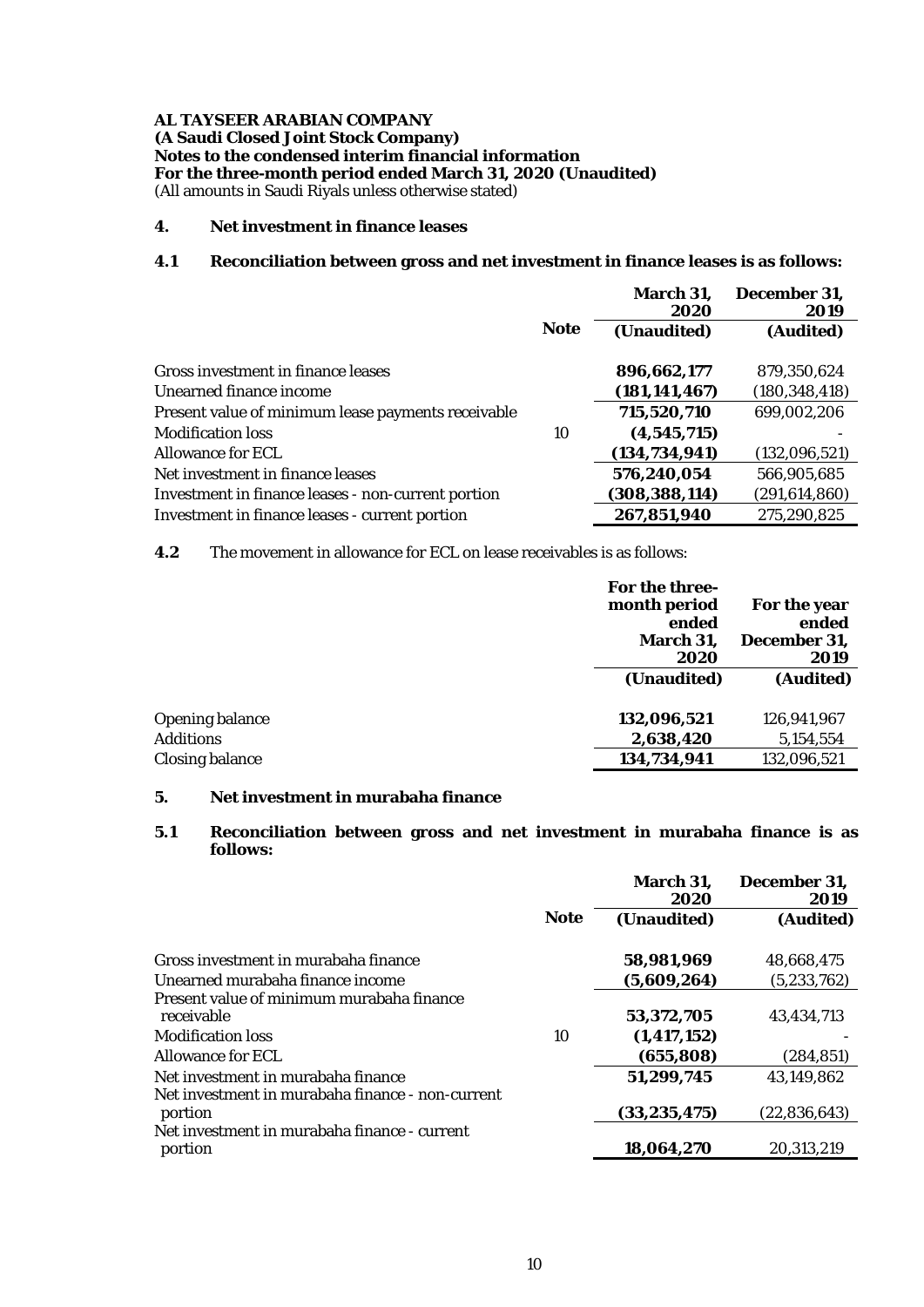## **5. Net investment in murabaha finance** (continued)

## **5.2 The movement in allowance for ECL on murabaha finance is as follows:**

|                        | For the three-<br>month period<br>ended<br>March 31,<br>2020 | For the year<br>ended<br>December 31,<br>2019 |
|------------------------|--------------------------------------------------------------|-----------------------------------------------|
|                        | (Unaudited)                                                  | (Audited)                                     |
| <b>Opening balance</b> | 284,851                                                      |                                               |
| <b>Additions</b>       | 370,957                                                      | 284,851                                       |
| <b>Closing balance</b> | 655,808                                                      | 284,851                                       |

During 2019, the Company had started Murabaha finance after obtaining license from SAMA. As at March 31, 2020, the outstanding balances are considered performing. The provision on the outstanding balance was recognised based on ECL.

## **6. Related party transactions and balances**

The Company is a member of group of companies which is directly or indirectly controlled by AJHC (collectively "related parties").

**6.1** Significant transactions with related parties included in the condensed interim financial information are summarized below:

|                                       | For the three-month period<br>ended March 31, |                     |
|---------------------------------------|-----------------------------------------------|---------------------|
|                                       | 2020<br>(Unaudited)                           | 2019<br>(Unaudited) |
|                                       |                                               |                     |
| Purchase of vehicles from AAC         | 35,537,640                                    | 32,033,211          |
| Shared service costs charged by AAC   | 595,537                                       | 640,930             |
| Finance cost charged by AAC           | 1,583,921                                     | 1,120,131           |
| Finance cost charged by AJHC          | 393,000                                       | 1,100,344           |
| Key management personnel compensation |                                               |                     |
| Salaries and other employee benefits  | 1,229,625                                     | 1.422.187           |

#### **6.2 Due to related parties**

|                                   | <b>March 31,</b><br>2019 | December 31.<br>2019 |
|-----------------------------------|--------------------------|----------------------|
|                                   | (Unaudited)              | (Audited)            |
| <b>AJHC</b>                       | 22,472,251               | 23,677,905           |
| AAC                               | 220,021,596              | 199, 124, 223        |
| Al Jomaih Bottling Plants Limited | 63,876                   | 184,836              |
|                                   | 242,557,723              | 222,986,964          |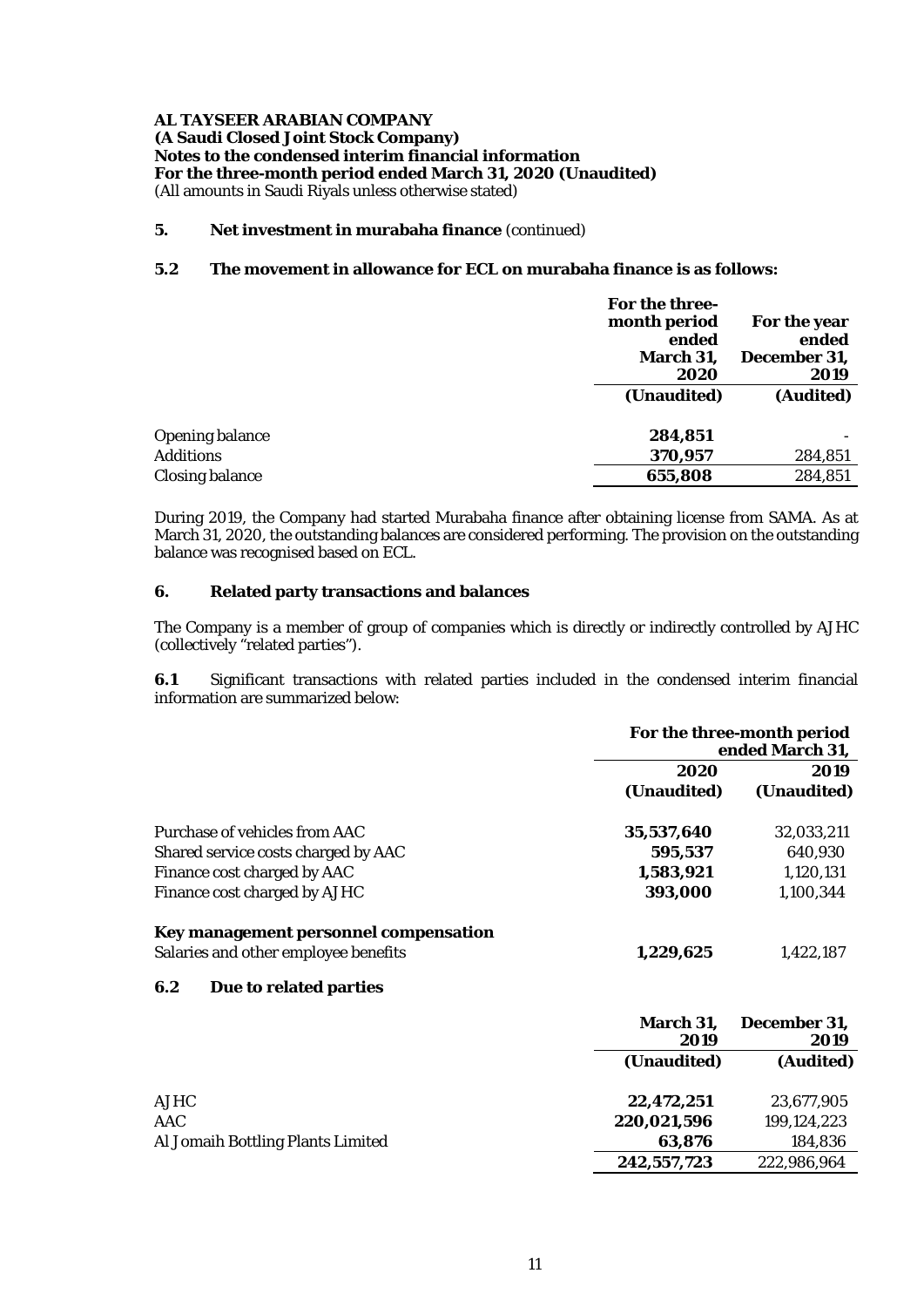## **6. Related party transactions and balances** (continued)

## **6.2 Due to related parties** (continued)

Amounts due to AAC are set off on daily basis based on the collections made by the AAC on behalf of the Company. These amounts bear financial charges at prevailing variable market rates.

Balance due to AJHC is repayable in equal quarterly installments and the last scheduled installment is due on September 30, 2020. These amounts bear financial charges at prevailing variable market rates. A receivable balance of Saudi Riyals 9.3 million has been offset from the above balance as at March 31, 2020 (December 31, 2019: Saudi Riyals 8.5 million).

## **6.3 Due from related parties**

|                                       | March 31,<br>2020 | December 31,<br>2019 |  |
|---------------------------------------|-------------------|----------------------|--|
|                                       | (Unaudited)       | (Audited)            |  |
| Al Jomaih Rent-a-Car Company ("AJRC") | 37,144,652        | 40.532.540           |  |
| Al Jomaih Equipment Company Limited   | 282,202           | 266.664              |  |
| Al Jomaih Tyres Company               | 112.074           | 103,414              |  |
|                                       | 37,538,928        | 40,902,618           |  |

Balance due from AJRC as at March 31, 2020 amounting to Saudi Riyals 31.0 million and Saudi Riyals 6.1 million has been classified under 'Net investment in finance leases' and 'Net investment in murabaha finance', respectively (December 31, 2019: Saudi Riyals 35.4 million and Saudi Riyals 5.1 million, respectively).

The remaining balance due from related parties is classified under 'Prepayments and other receivables' Also see Note 7.

# **7. Prepayments and other receivables**

|                                    | <b>Note</b> | March 31,<br>2020 | December 31,<br>2019 |
|------------------------------------|-------------|-------------------|----------------------|
|                                    |             | (Unaudited)       | (Audited)            |
| Insurance claims receivable        |             | 14,562,506        | 14,957,540           |
| <b>Government grant from SAMA</b>  | 10          | 2,354,445         |                      |
| Due from related parties           | 6           | 394,276           | 370,078              |
| Repossessed assets held for resale |             | 372,275           | 372,275              |
| Prepaid insurance                  |             | 126.306           | 469,902              |
| Other receivables                  |             | 7,826,698         | 5,538,400            |
|                                    |             | 25,636,506        | 21,708,195           |
| Allowance for ECL                  |             | (2,078,650)       | (2,078,650)          |
|                                    |             | 23,557,856        | 19,629,545           |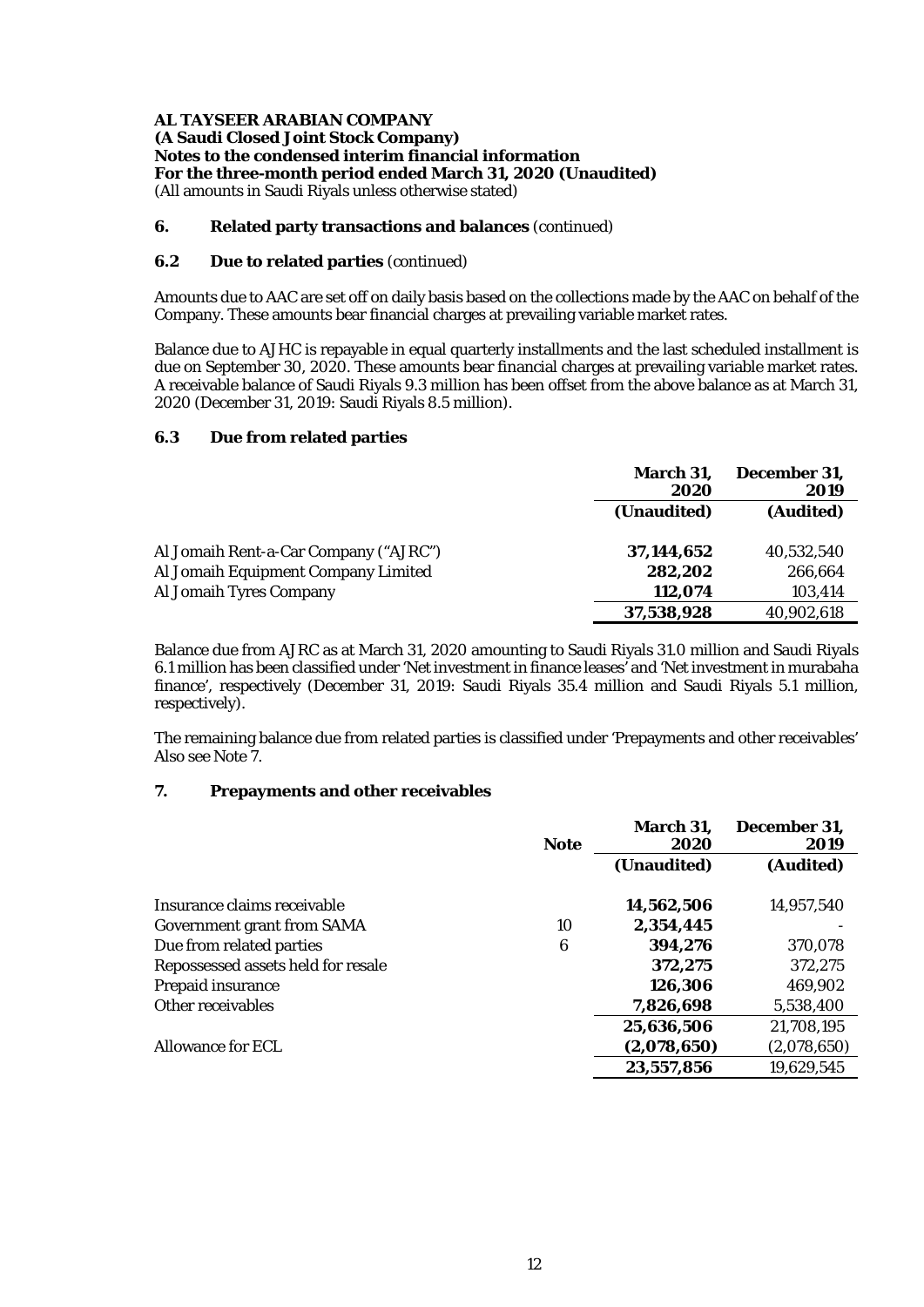## **7. Prepayments and other receivables (continued)**

At March 31, 2020, the Company had net outstanding insurance claims receivable amounting to Saudi Riyals 9.7 million (December 31, 2020: Saudi Riyals 9.7 million) from an insurance service provider with which the Company had previously suspended its business activities in prior years. During the threemonth period ended March 31, 2020, the Company has contracted the services of the same insurance provider for assets leased to its customers in the normal course of business. Under the terms of such underlying arrangement, the Company will adjust such outstanding claims during 2020 against the insurance premium amounts payable. Also see Note 10.

## **8. Long-term borrowings - secured**

|                                                        | March 31,<br>2020 | December 31.<br>2019 |
|--------------------------------------------------------|-------------------|----------------------|
|                                                        | (Unaudited)       | (Audited)            |
| Commercial bank loan                                   | 44,787,193        | 56,505,943           |
| Government bank loan                                   | 17,039,949        | 18,367,473           |
|                                                        | 61,827,142        | 74,873,416           |
| Less: current maturity shown under current liabilities | (44,787,193)      | (53, 466, 635)       |
|                                                        | 17,039,949        | 21,406,781           |

## **8.1 Commercial bank loan**

During the year 2016, the Company entered into a Murabaha Financing Agreement (the "Agreement") with a commercial bank amounting to Saudi Riyals 187.5 million secured against lease receivables. The loan is repayable in 48 equal monthly installments. The loan is denominated in Saudi Riyals and bears financial charges based on prevailing market rates. The covenants of the borrowing facility requires the Company to maintain certain levels of financial condition, places limitations on dividends distribution, changes in shareholding structure and disposal of its assets.

As at March 31, 2020, the Company has assigned lease receivables to the bank amounting to Saudi Riyals 56.0 million representing 125% of the outstanding loan balance as at March 31, 2020 (December 31, 2019: Saudi Riyals 70.6 million).

The Company had also opened a deposit/cash margin account with the bank with an equivalent of 10% of the total loan utilized pledged in favor of the bank during the term of the loan agreement, which is expected to be realized by September 2021.

The loan is secured by a corporate guarantee from AAC in addition to joint and several guarantees signed by shareholders of the Holding Company.

The aggregate maturity of the outstanding loan is spread through September 2021.

As at March 31, 2020, the Company was not in compliance with a loan covenant related to maintaining a current ratio of not less than 1:1, as laid out in the Agreement. Consequently, borrowings of the Company under such Agreement at March 31, 2020 amounting to Saudi Riyals 44.8 million became payable on demand and, accordingly, have been classified under current liabilities in the accompanying condensed interim statement of financial position. Management is in the process of obtaining waiver for such breach of covenant from the concerned commercial bank and is confident of obtaining such waiver before June 30, 2020.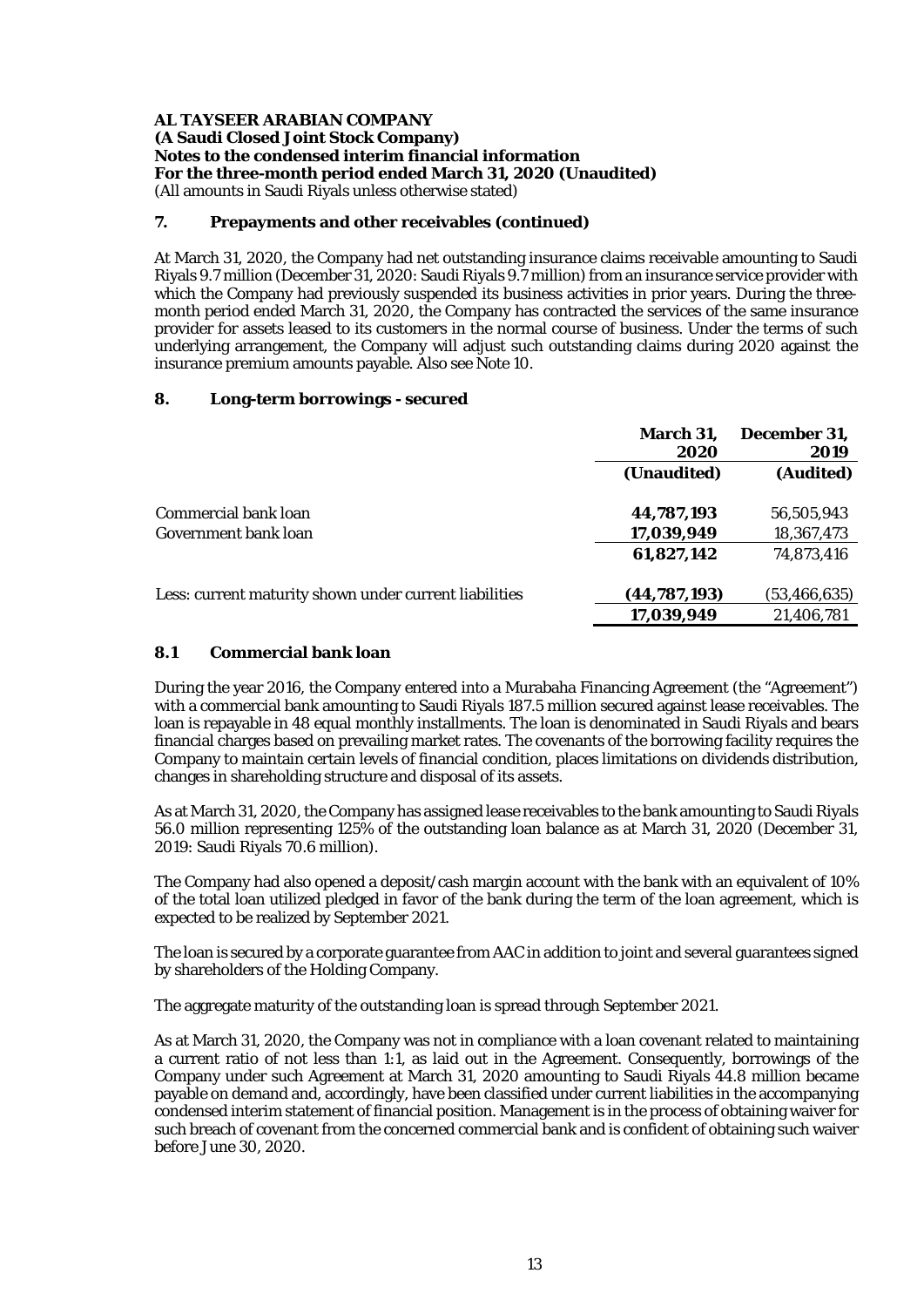## **8. Long-term borrowings - secured (continued)**

## **8.2 Government bank loan**

During the year ended December 31, 2019, the Company entered into a financing agreement with Social Development Bank ("SDB") amounting to Saudi Riyals 20.0 million. The loan is repayable in 36 equal monthly installments. The loan is denominated in Saudi Riyals and bears finance costs at nominal rates. In addition to other conditions laid out by SDB, the Company has utilised such funds to provide finance services to SMEs within a defined range of finance rates.

The aggregate maturity of the outstanding loan is spread through 2023. Also see Note 10.

## **9. Provision for zakat**

|                                   | For the three-<br>month period<br>ended<br>March 31,<br>2020 | For the year<br>ended<br>December 31,<br>2019 |  |
|-----------------------------------|--------------------------------------------------------------|-----------------------------------------------|--|
|                                   | (Unaudited)                                                  | (Audited)                                     |  |
| <b>Opening balance</b>            | 24,695,945                                                   | 51,160,640                                    |  |
| Provision for the period / year   |                                                              |                                               |  |
| For current year                  | 998,403                                                      | 3,934,079                                     |  |
| Adjustment related to prior years |                                                              | (30, 398, 774)                                |  |
| <b>Closing balance</b>            | 25.694.348                                                   | 24,695,945                                    |  |

During the year ended December 31, 2019, the General Authority of Zakat and Tax (the "GAZT") had provided a revised formula for computation of zakat from the year 2019 and onwards for companies involved in financing activities. Provision for zakat is calculated at 2.578% of the zakat base subject to minimum and maximum capping / threshold of 4 times or 8 times of net loss before zakat. Previously, provision for zakat was calculated at 2.5% of zakat base and adjusted net income, whichever is higher. The Company has computed zakat charge for the three-month period ended March 31, 2020 based on such revised formula which has been recognized in the condensed interim statement of comprehensive income.

# *Status of assessments*

Until 2017, the Company's zakat declaration was filed at the consolidated level of the Group. For all periods starting from January 1, 2018 the Company intends to file a separate zakat return. The Company is currently in the process of filing its zakat return for the year 2018.

During the three-month period ended March 31, 2020, the Company has received a settlement notice from the GAZT for the years 2015 to 2017 against which the Company had maintained a provision of Saudi Riyals 37.3 million based on zakat assessments as previously finalized by the GAZT. As per the notice, the Company is required to pay Saudi Riyals 6.9 million as final settlement of zakat liability for the years 2015 through 2017. The Company had adjusted the additional provision for zakat of Saudi Riyals 30.4 million maintained for such years during the year ended December 31, 2019 as an adjusting subsequent event.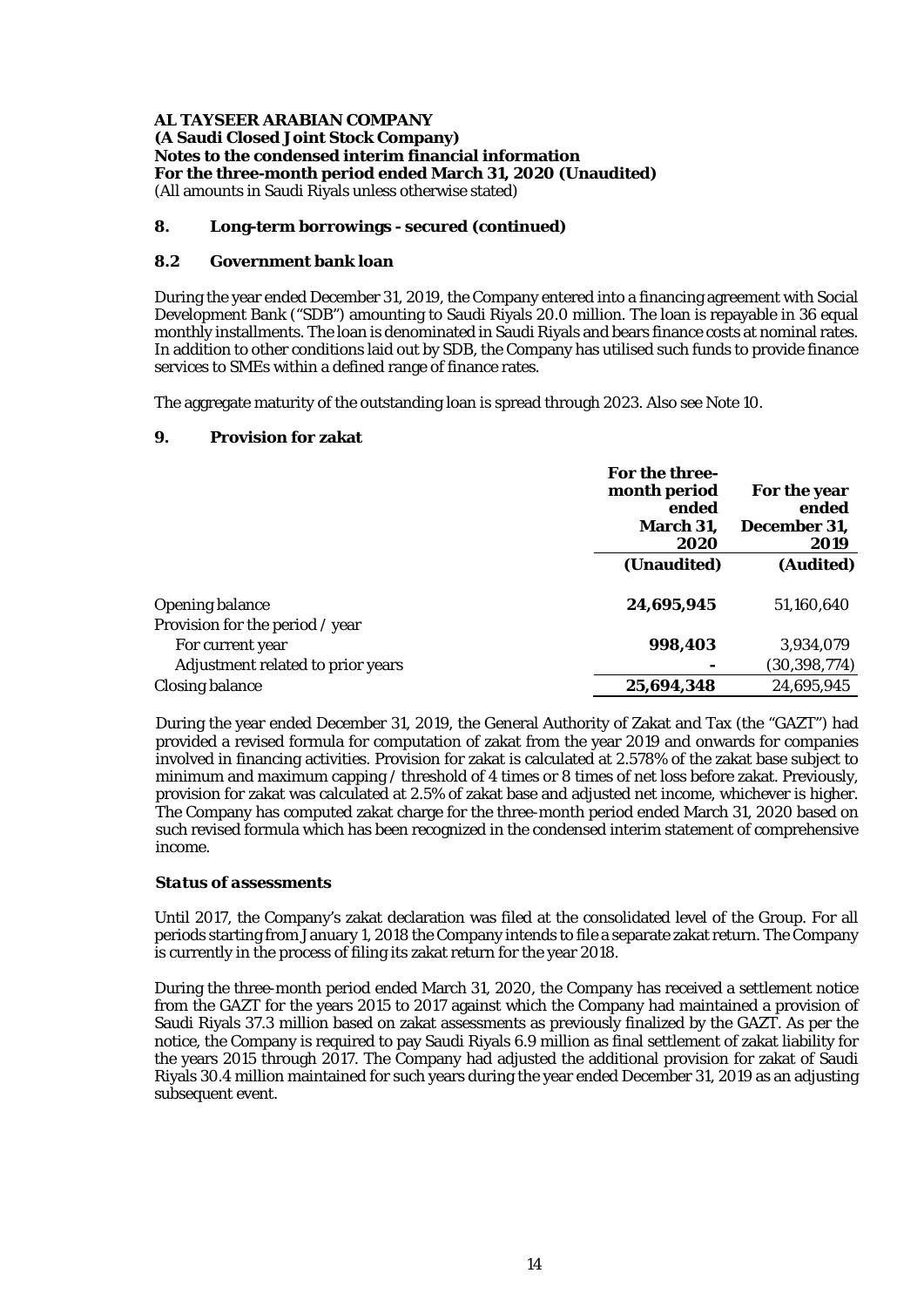#### **10. Impact of COVID-19 on ECL and SAMA programs**

During March 2020, the World Health Organisation ("WHO") declared the Coronavirus ("COVID-19") outbreak as a pandemic in recognition of its rapid spread across the globe. This outbreak has also affected the GCC region including the KSA. Governments all over the world took steps to contain the spread of the virus. Saudi Arabia in particular has implemented closure of borders, released social distancing guidelines and enforced country wide lockdowns and curfews.

Oil prices have also witnessed significant volatility during the current period, owing not just to demand issues arising from COVID-19 as the world economies go into lockdown, but also supply issues driven by volume which had predated the pandemic. The Company has evaluated the current situation through analysis of expected movements of oil prices and its impact on key performance indicators in addition to other risk management practices to manage the potential business disruption due to COVID-19 outbreak that may have on its operations and financial performance. The steps taken by management also include review of credit exposure concentrations at a more granular level, and appropriately restructuring loans, where required. These also take into consideration the impacts of government and SAMA support relief programs.

These current events and the prevailing economic condition require the Company to revise certain inputs and assumptions used for the determination of ECL. These would primarily revolve around adjusting macroeconomic factors used by the Company in estimation of ECL and revisions to the scenario probabilities currently being used by the Company in ECL estimation. The adjustments to macroeconomic factors resulted in an additional ECL of Saudi Riyals 4.4 million for the Company. As with any forecasts, the projections and likelihoods of occurrence are underpinned by significant judgement and uncertainty and therefore, the actual outcomes may be different to those projected. The impact of such uncertain economic environment is judgemental, and the Company will continue to reassess its position and the related impact on a regular basis.

At this point in time, it is difficult to ascertain the specific effects the health crisis and government and SAMA support measures, such as the repayment holidays and other mitigating packages, will have. The Company has therefore concluded that it was too early for any potential credit impairment to be reflected and focused on the macroeconomic model underpinning the probability of default and loss given default determinations. The Company will continue to individually assess significant corporate exposures as more reliable data becomes available and accordingly determine if any further adjustment in the ECL is required in subsequent reporting periods.

# **SAMA and other public authorities' support programs and initiatives**

In response to COVID-19, SAMA launched the *Private Sector Financing Support Program* ("PSFSP") in March 2020 to provide the necessary support to the Micro Small and Medium Enterprises ("MSME") as per the definition issued by SAMA via Circular No. 381000064902 dated Jumada II 16, 1438H.

As part of the deferred payments program under the PSFSP, the Company is required to defer payments for six months on lending facilities to those companies that qualify as MSMEs. Similarly, the Company has also deferred payments for twelve months on lending facilities to customers falling under the government bank loan program. The payment reliefs are considered as short-term liquidity support to address the borrower's potential cash flow issues. The Company has effected the payment reliefs by deferring the instalments receivables for the next six or twelve months, as applicable, with no additional costs to be borne by the customer. The accounting impact of these changes in terms of the credit facilities has been assessed and are treated as per the requirements of IFRS 9 as modification in terms of arrangement. This has resulted in the Company recognising a day 1 modification loss of Saudi Riyals 6.0 million as at March 31, 2020. In the absence of other factors, participation in this deferment is not considered a significant increase in credit risk.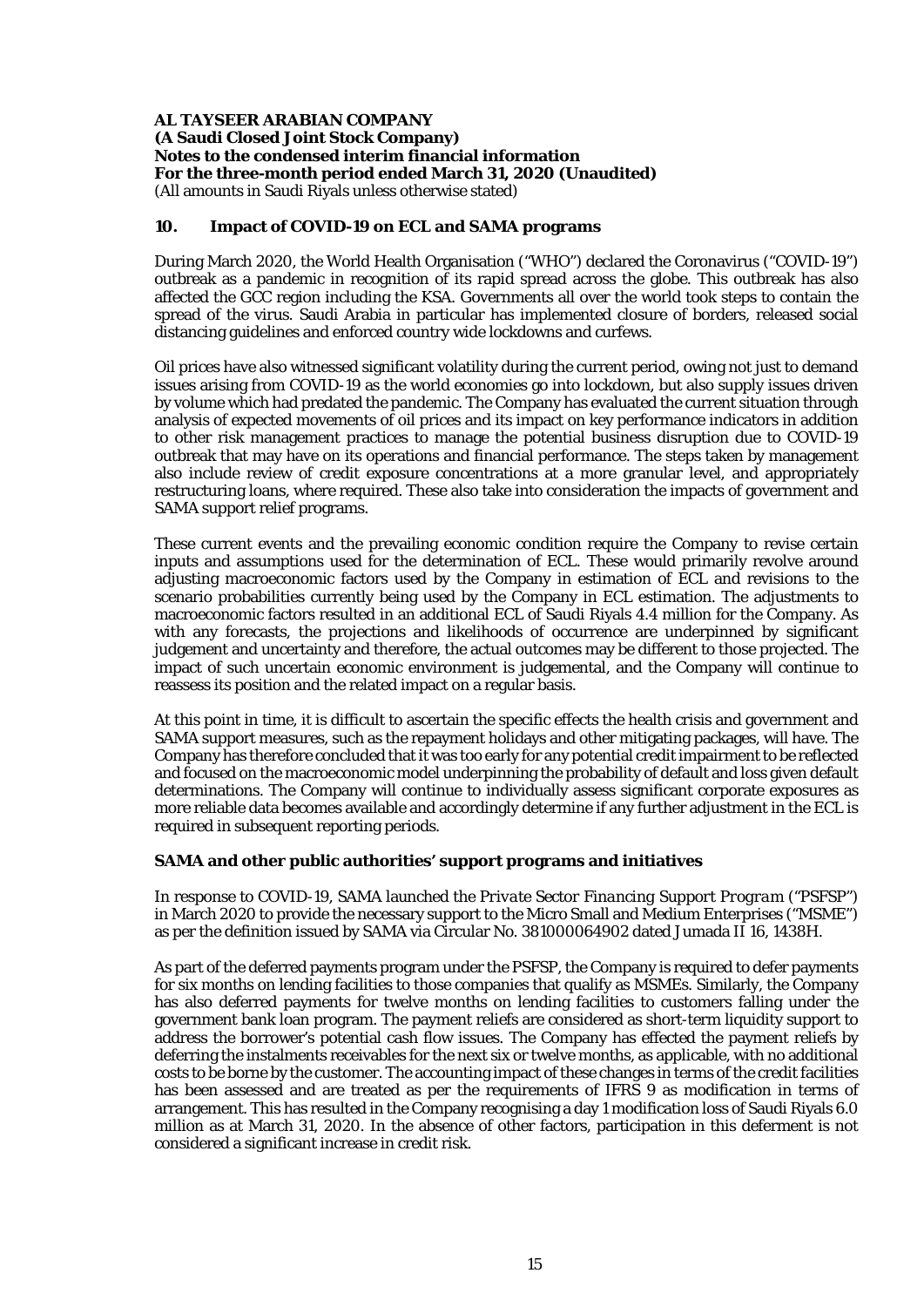## **10. Impact of COVID-19 on ECL and SAMA programs (continued)**

The Company and SAMA have agreed for an interest free loan of Saudi Riyals 31.7 million which shall be repayable in 36 equal monthly instalments of Saudi Riyals 880,556 each starting from November 4, 2020 and the interest free portion thereon has been considered as a government grant. Management has determined based on the communication from SAMA, that the government grant primarily relates to compensation for the modification loss incurred on the deferral of payments from customers. Furthermore, it should be noted that management determined that whilst the period of the loan was initially 6 months, SAMA has clarified subsequent to the three-month period ended March 31, 2020 that the period was intended to compensate for the modification loss and was adjusted to 36 months. This has been accounted for as a subsequent adjusting event as this merely clarified conditions existing at the balance sheet date.

The total modification loss of Saudi Riyals 6.0 million was recognised immediately and presented separately in the accompanying condensed interim statement of comprehensive income for the threemonth period ended March 31, 2020 as 'Loss on modification of finance lease and murabaha finance receivables. The benefit of the subsidized funding rate resulted in a day 1 gain of Saudi Riyals 2.4 million which has been recognised as part of other income in the accompanying condensed interim statement of comprehensive income to compensate the Company for the modification loss recognised. The amount of Saudi Riyals 31.7 million was received in cash on April 5, 2020, but the conditions for the government grant were met as of March 31, 2020 and as such the interest free portion thereon considered as government grant was accounted for in the condensed interim statement of financial position.

The Company has also been allowed deferment of periodic instalments aggregating to Saudi Riyals 17.3 million up to twelve months on a government bank loan, which resulted in a modification gain of Saudi Riyals 0.2 million on long-term borrowings.

Subsequent to the three-month period ended March 31, 2020, SAMA has issued further guidance around additional COVID-19 support measures for MSMEs that the Company will need to undertake in relation to MSMEs deferred payments program. The Company will accordingly consider the guidance issued and evaluate the accounting impact in condensed interim financial information for the threemonth and six-month periods ending June 30, 2020.

# **11. Restatement due to change in accounting treatment relating to zakat**

The change in the accounting treatment for zakat (as explained in Note 2.1) has the following impact on the line items of the condensed interim statements of comprehensive income and changes in shareholders' equity.

| <b>Financial information</b><br>impacted                             | Account                        | As<br>previously<br>stated for the<br>three-month<br>period ended restatement<br><b>March 31,</b><br>2019 | <b>Effect of</b><br>relating to<br>zakat | As restated<br>for the<br>three-month<br>period<br>ended<br>March 31,<br>2019 |
|----------------------------------------------------------------------|--------------------------------|-----------------------------------------------------------------------------------------------------------|------------------------------------------|-------------------------------------------------------------------------------|
| Condensed interim statement of<br>changes in shareholders'<br>equity | Zakat charge for<br>the period | 8,895                                                                                                     | (8,895)                                  |                                                                               |
| Condensed interim statement of<br>comprehensive income               | Zakat expense                  |                                                                                                           | 8.895                                    | 8,895                                                                         |

#### **For the three-month period ended March 31, 2019:**

The above change in accounting treatment did not have any effect on the statement of financial position as at December 31, 2019 and the condensed interim statement of cash flows for the three-month period ended March 31, 2019.